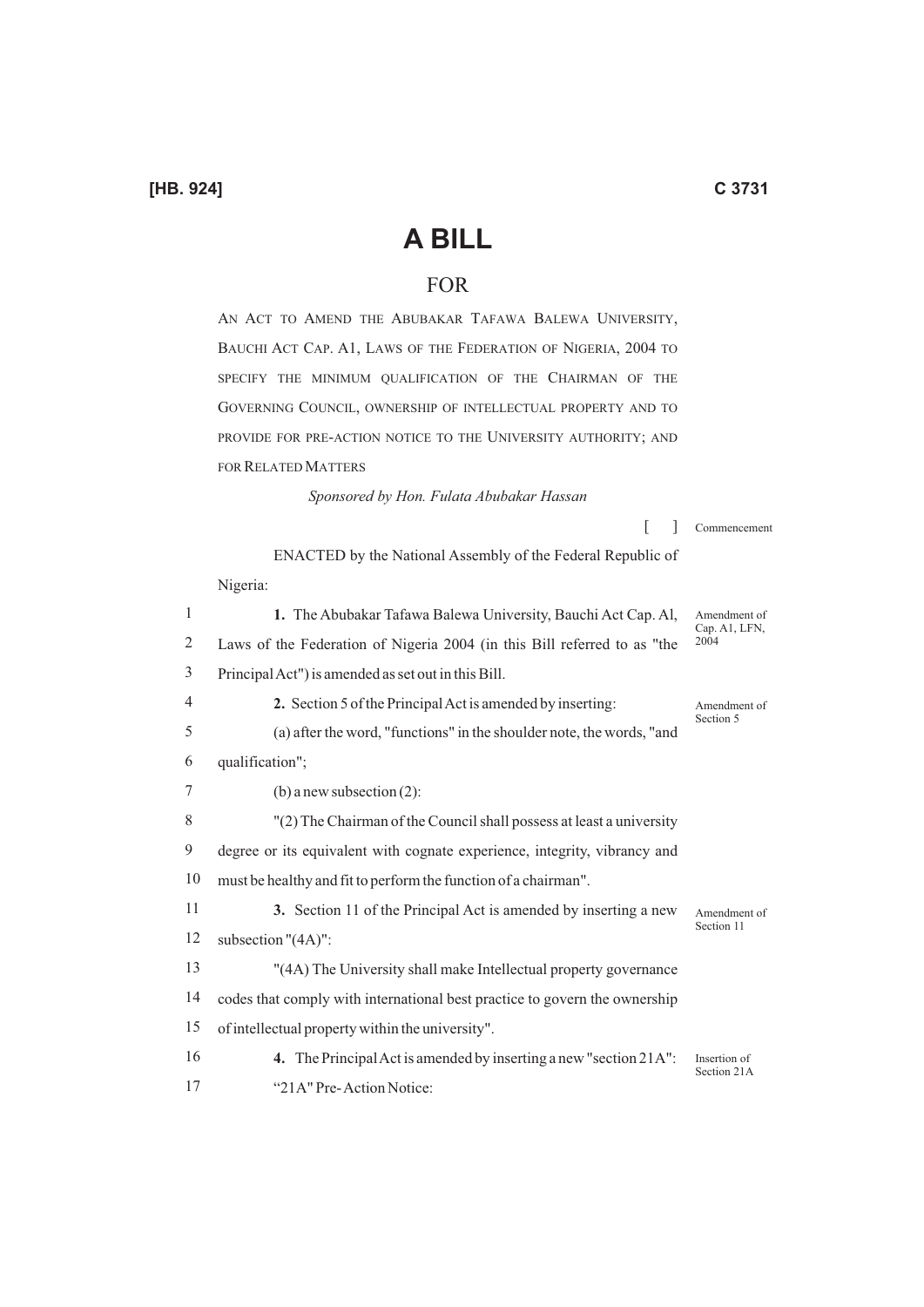|                                                    | $\mathbf{1}$   | (1) An aggrieved staff or student shall not commence a suit in Court               |
|----------------------------------------------------|----------------|------------------------------------------------------------------------------------|
|                                                    | 2              | against the University except the staff or student gives the University one        |
|                                                    | 3              | month written notice of intention to commence the suit.                            |
|                                                    | $\overline{4}$ | $(2)$ The written notice of under subsection $(1)$ of this section shall be        |
|                                                    | 5              | served on the University by the intending plaintiff or his agent and the notice    |
|                                                    | 6              | shall explicitly state the:                                                        |
|                                                    | 7              | (a) cause of action;                                                               |
|                                                    | 8              | (b) particulars of claim or the grievance sought to be redressed;                  |
|                                                    | 9              | (c) name, particulars and official address of the intending plaintiff;             |
|                                                    | 10             | and                                                                                |
|                                                    | 11             | (d) relief which the intending plaintiff claims.                                   |
|                                                    | 12             | $(3)$ The written notice under subsection $(1)$ of this section and any            |
|                                                    | 13             | summons, notice or other document required or authorized to be served on the       |
|                                                    | 14             | University under this Act or any other law shall be addressed to the Vice-         |
|                                                    | 15             | Chancellor of the University and may be served by delivering same to the Vice-     |
|                                                    | 16             | Chancellor, the Deputy Vice-Chancellor or any other Principal Officer of the       |
|                                                    | 17             | University or by sending it by registered post, electronic mail or any other       |
|                                                    | 18             | legally recognized digital form of communication in Nigeria.                       |
| Amendment of<br>Article 8 of the<br>Third Schedule | 19             | 5. Article 8 of the Third Schedule to the Principal Act is amended in:             |
|                                                    | 20             | (a) sub article $(1)$ by inserting after the word, "school" in line 3 the          |
|                                                    | 21             | words, " provided that where there is no professor in a collage, the office of the |
|                                                    | 22             | Dean of school shall be held in rotation on the basis of seniority as determined   |
|                                                    | 23             | by the Senate; and                                                                 |
|                                                    | 24             | (b) sub article (2) by substituting for the words, "Thereafter, he shall           |
|                                                    | 25             | not be eligible for re-appointment until two years have elapsed" in lines 2 and 3, |
|                                                    | 26             | the words, " and no more".                                                         |
| Citation                                           | 27             | 6. This Bill may be cited as the Abubakar Tafawa Balewa University,                |
|                                                    | 28             | Bauchi (Amendment) Bill, 2020.                                                     |

Citation